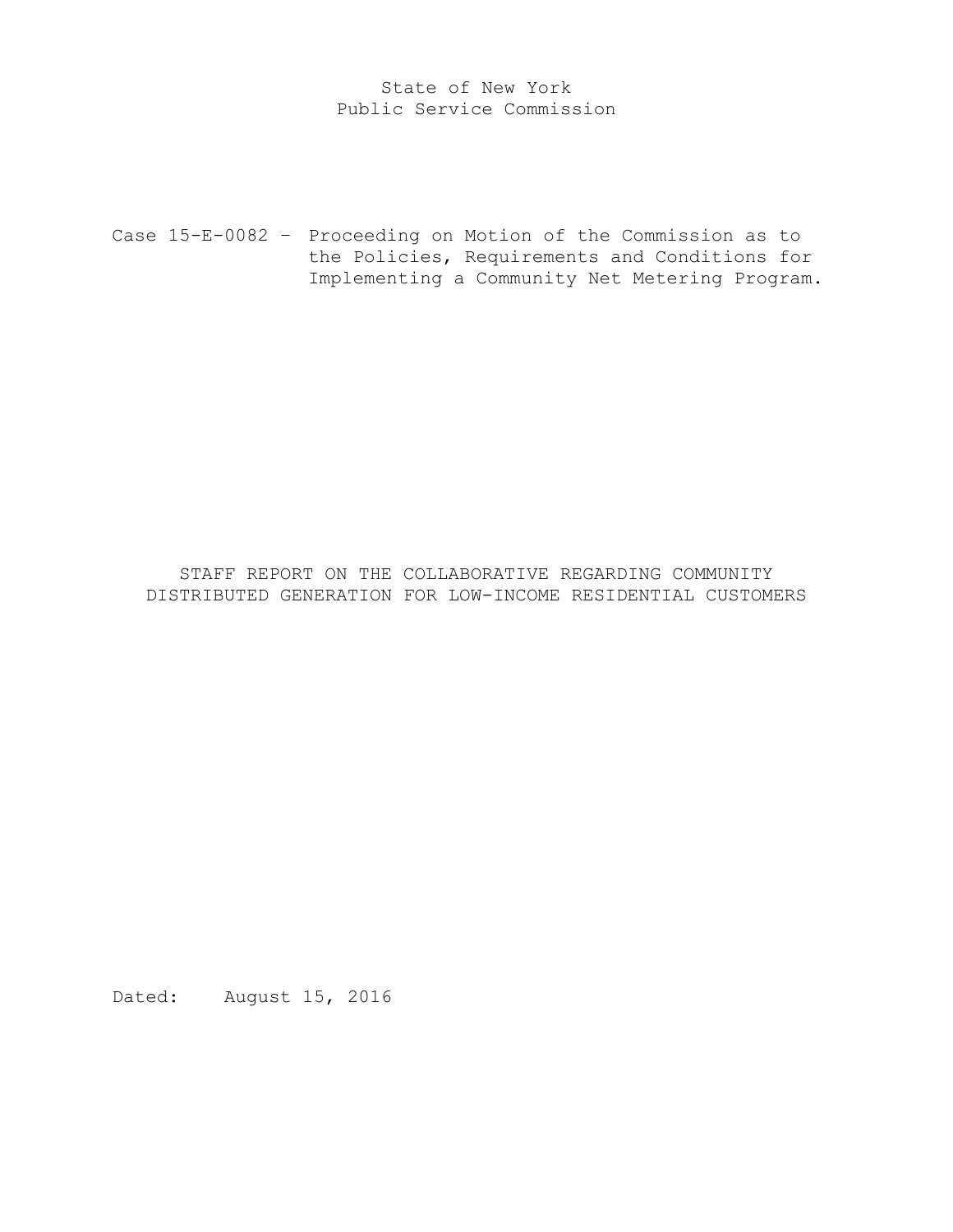## INTRODUCTION

On July 17, 2015, the New York State Public Service Commission (the Commission) issued an Order Establishing a Community Distributed Generation Program and Making Other Findings<sup>1</sup> (CDG Order) allowing multiple customers to net meter from a single generation facility. Community distributed generation (Community DG or CDG) would allow, among other things, residents, renters, homeowners, schools, and businesses to use cleaner energy and affordable power, a basic tenet of the State's Reforming the Energy Vision (REV) initiative.<sup>2</sup>

In the CDG Order, the Commission directed Department of Public Service Staff (Staff) to commence a collaborative (CDG Low-Income Collaborative or Collaborative) within 60 days of the Order's issuance to identify barriers to low-income customer participation in Community DG projects and mechanisms to remove those barriers. In accordance with that directive, Staff initiated a collaborative process involving NYSERDA, low-income community organizers, utilities and other interested stakeholders, and submits this report on the collaborative efforts.

#### BACKGROUND

The CDG Order established the parameters of the newly established Community DG program, summarized herein. The net metering credit produced by the facility will be measured in conformance with Public Service Law (PSL) §66-j and §66-l, and the utilities will offset the credit against the utility accounts of the participating customers. Allocation of credits to customer accounts will be processed on a monthly basis, and

 $\overline{\phantom{a}}$ 

<sup>1</sup> Case 15-E-0082, Policies, Requirements and Conditions for Implementing a Community Net Metering Program, Order Establishing a Community Distributed Generation Program and Making Other Findings (issued July 17, 2015).

<sup>2</sup> Case 14-M-0101, Reforming the Energy Vision, Order Instituting Proceeding (issued April 25, 2014).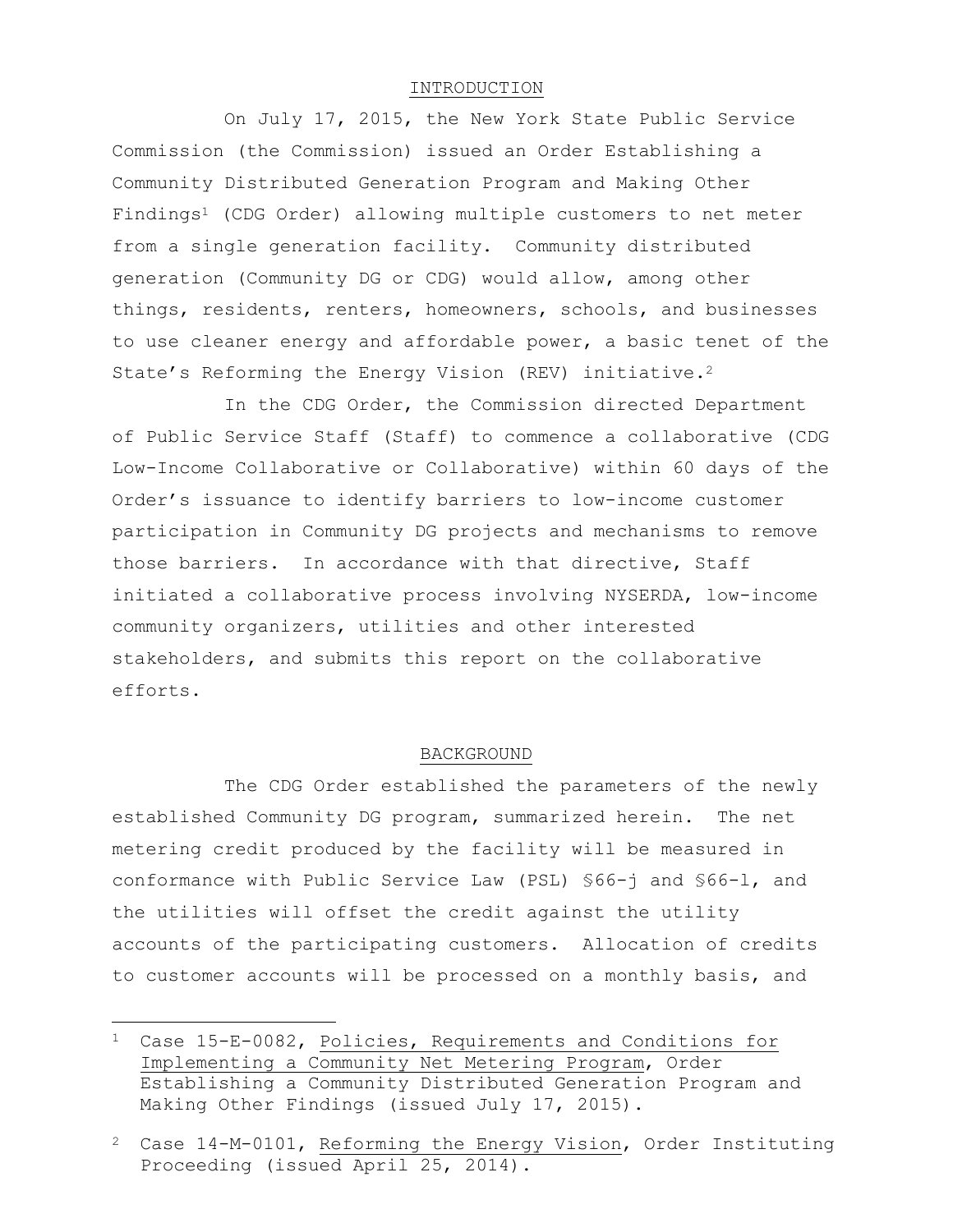the project sponsor must distribute all excess credits at least once a year. Utilities are required to track and distribute credits in accordance with the customer information provided by the sponsor to each individual bill. Volumetric crediting applies to non-demand remote net-metered projects, and monetary crediting applies to demand-metered projects.

A project sponsor can be a third-party energy services company, a generation facility, a municipality, or any other type of business, non-profit or civic association and will have the responsibility for building, interconnecting, and owning or operating the facility in conformance with PSL §66-j and §66-l. Sponsors are required to provide utilities with information about the members, including how the credits should be distributed (account number(s), name, address, and the customer's proportionate share of the project, as a percentage of the generation facility's excess output beyond usage at the host meter).

Customers may procure the legal right to a portion of the solar facility's output (likely either through subscriptions or by purchasing ownership shares), with each customer's account credited by the utility with the output of the generation at full retail rates. The allocation of output may be altered by the sponsor after providing the utility 30 days' notice.

Customer protections in Community DG projects are of the utmost importance. Compliance on behalf of the sponsor with the Home Energy Fair Practices Act (HEFPA), where applicable, extends to Community DG residential customers.<sup>3</sup> Pending a Commission Order on the regulation of distributed energy resources (DER) providers, certain components of the Uniform Business Practices (UBP), such as marketing standards, customer

 $\overline{a}$ 

<sup>3</sup> CDG Order at 11.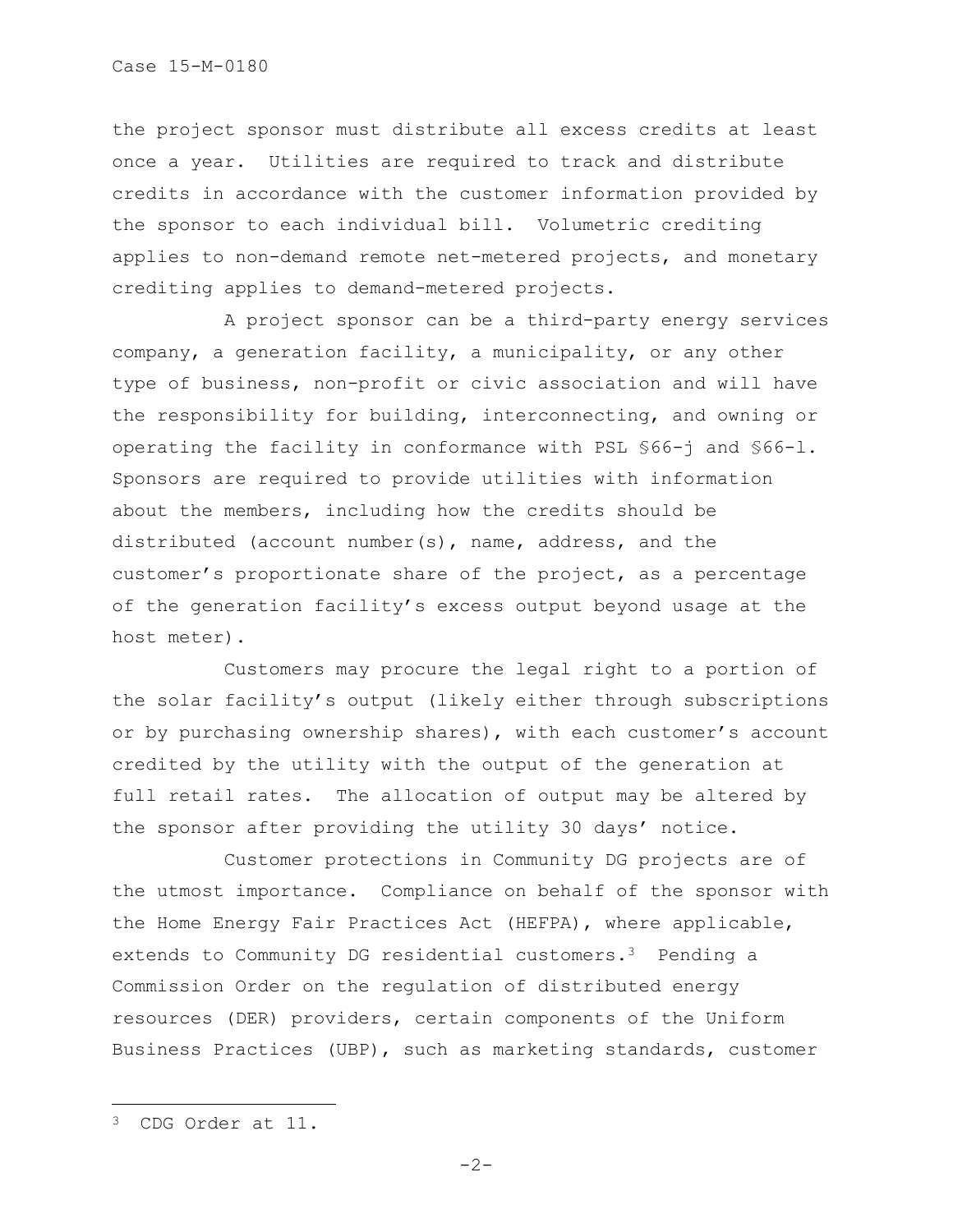enrollment and disclosure, also apply to the project developer and sponsor.<sup>4</sup>

The CDG Order established two phases to the initial community distributed generation program. Phase One, from October 19, 2015, through April 30, 2016, focused on two objectives of REV. These goals include providing the greatest locational benefits to the grid, or supporting economically distressed communities with the inclusion of at least 20 percent of the participants being low-income customers enrolled in existing utility low-income assistance programs, as shown in maps provided by the utilities (Community DG Opportunity Zones). Phase Two, which commenced May 1, 2016, expanded Community DG projects to the entirety of utility service territories without restrictions. The findings and recommendations of the CDG Low-Income Collaborative would apply to Phase Two and thereafter if adopted by the Commission.

A subsequent order directed electric utilities to file tariff leaves and operating procedures on Community DG by October 26, 2015.<sup>5</sup> On October 23, 2015, an extension to file comments until November 9, 2015, was granted in response to a letter from the Joint Utilities. The operating procedures filed by the utilities outline the program requirements, Community DG host self-certification process, and project process.

Per the CDG Order, "each member of the CDG project shall own or contract for a proportion of the credits accumulated at the generation facility's meter."6 The cost of membership will vary with each project depending on the project sponsor.

 $\overline{a}$ 

<sup>4</sup> CDG Order at 12.

<sup>5</sup> Case 15-E-0082, supra, Order Granting Reconsideration in Part (issued October 16, 2015).

<sup>6</sup> CDG Order at 12.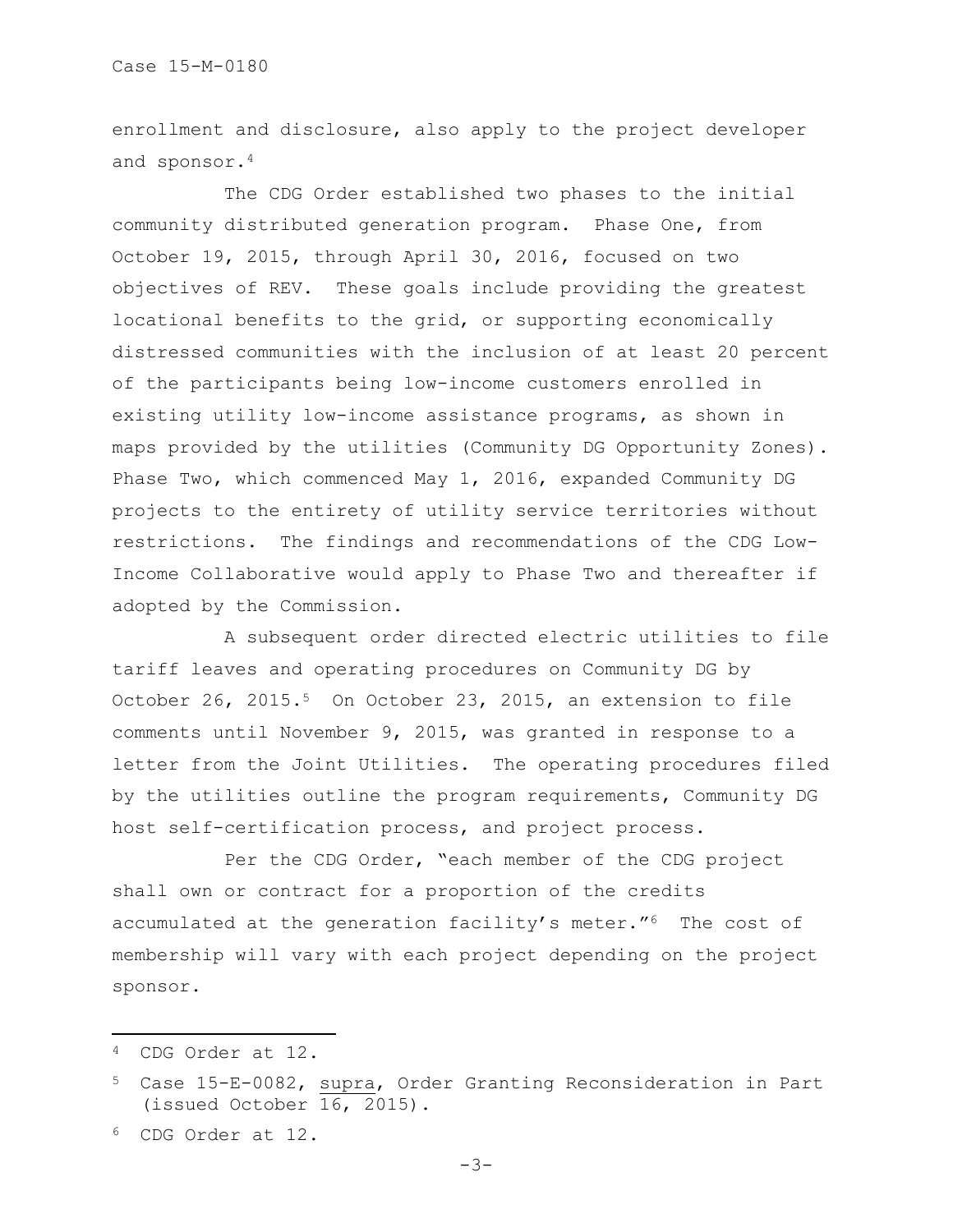l

Financing models for Community DG subscriptions can be structured as a power purchase agreement (PPA), lease, or loan. PPAs and leases allow subscribers to participate in a CDG project without a long-term commitment. In the PPA model, the developer would sell the power generated from the project to the customer at a fixed rate, typically lower than the local utility, for the duration of the contract term. Leases and PPAs generally require a credit score or debt-to-income ratio minimum, as discussed in the Financing Working Group's report, which is a significant barrier for low-income customers. The upfront costs required for a loan and ultimate ownership also limit low-income customer participation in CDG projects and make ownership an impractical option.

## CDG LOW-INCOME COLLABORATIVE

In a September 3, 2015 Notice, Staff posed questions on issues related to the Collaborative, including: barriers and technical constraints to participation; standardized customer contracts; energy-efficiency requirements; marketing; data sharing; financing; and, potential business models.<sup>7</sup> Most parties agreed that the major barriers to low-income customer participation in Community DG projects are the upfront cost of the subscription and low credit scores that prevent outside financing. GRID Alternatives commented that the long-term return on investment from Community DG projects is not a priority for low-income consumers and that immediate up-front costs are more important to customers contemplating enrollment. Parties commented on potential solutions to these issues, including an incentive program for low-income project

The commenting parties were GRID Alternatives, the City of New York, Acadia Micro, DE-Squared, Vote Solar, Clean Energy Collective, SunEdison, PosiGen, and NRG Energy.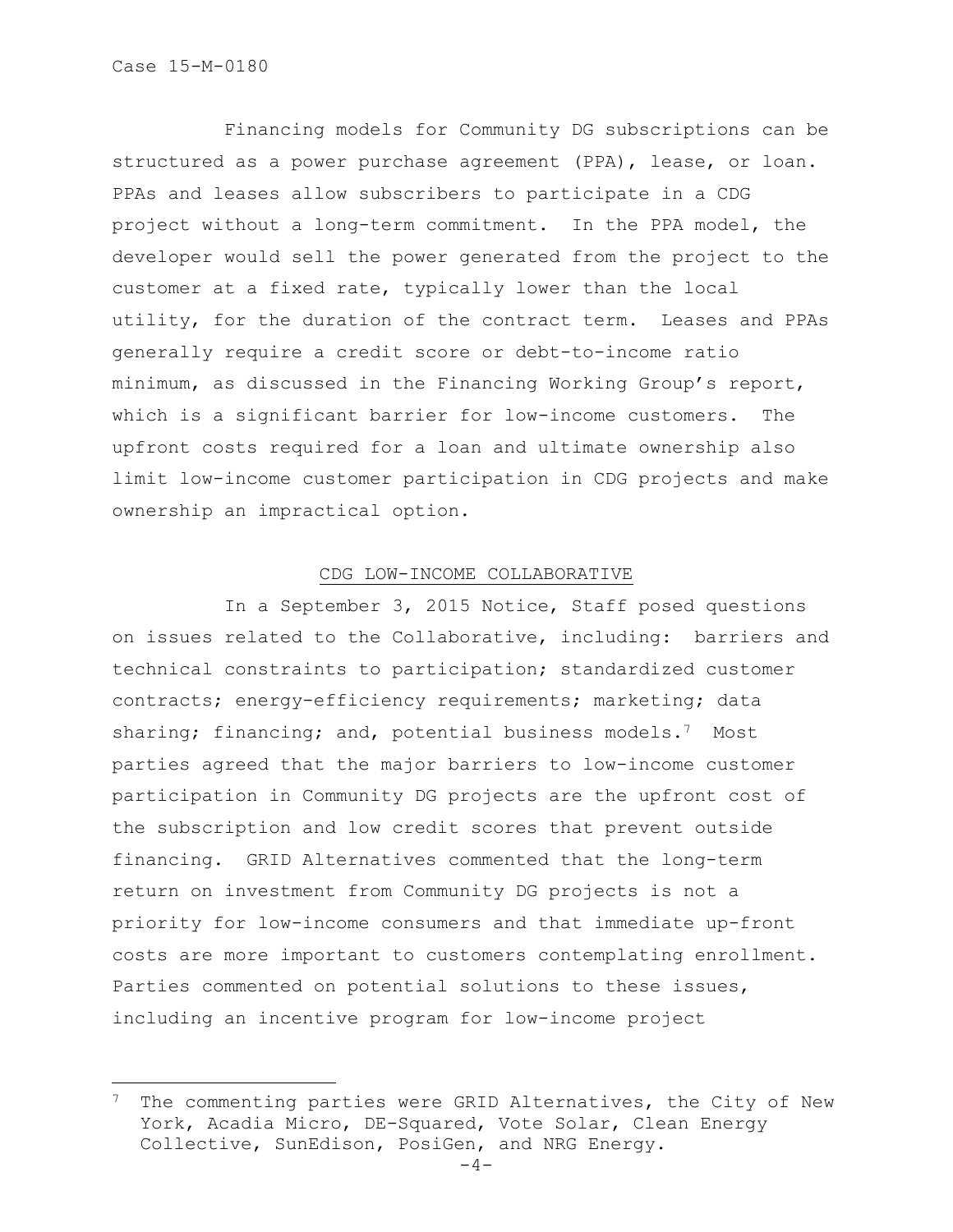subscribers and/or developers; extending low-income eligibility; and, direct grants and technical assistance offered by the New York State Energy Research and Development Authority (NYSERDA). Parties also commented on other subject areas, such as standard contracts or customer disclosures, marketing strategies, potential financing models, and data sharing. These comments served as the basis of the discussions going forward and the topics explored by the working groups.

Staff held five collaborative meetings and established five working groups — Financing, Energy Usage Data, CDG Customer (Subscriber), Incentives, and Oversight. Throughout numerous meetings, each working group evaluated the issues and potential solutions for low-income participation in CDG. The working group reports are summarized in the Summary of the Collaborative Working Group Reports. Both this summary and the full reports can be found on the Commission's website,  $8$  under the "CDG Low Income" page. Below is a brief summary of the work of each Working Group.

# Financing Working Group

The Financing Working Group was tasked with exploring solutions to funding issues associated with serving the lowincome customer population. Topics included investor concerns, such as low credit scores, high debt-to-income ratios, and default rates; upfront costs of projects and level of savings; NY Green Bank loan guarantees; a consumer cooperative structure; Community Development Financial Institutions; funding Community DG projects; and, the possibility of an Energy Insurance Fund. The Working Group determined that project and financing costs should be kept as low as possible.

Existing non-ownership financing mechanisms, like leasing or power purchase agreements, enable solar customers to

 $\overline{\phantom{a}}$ 

<sup>8</sup> http://www.dps.ny.gov/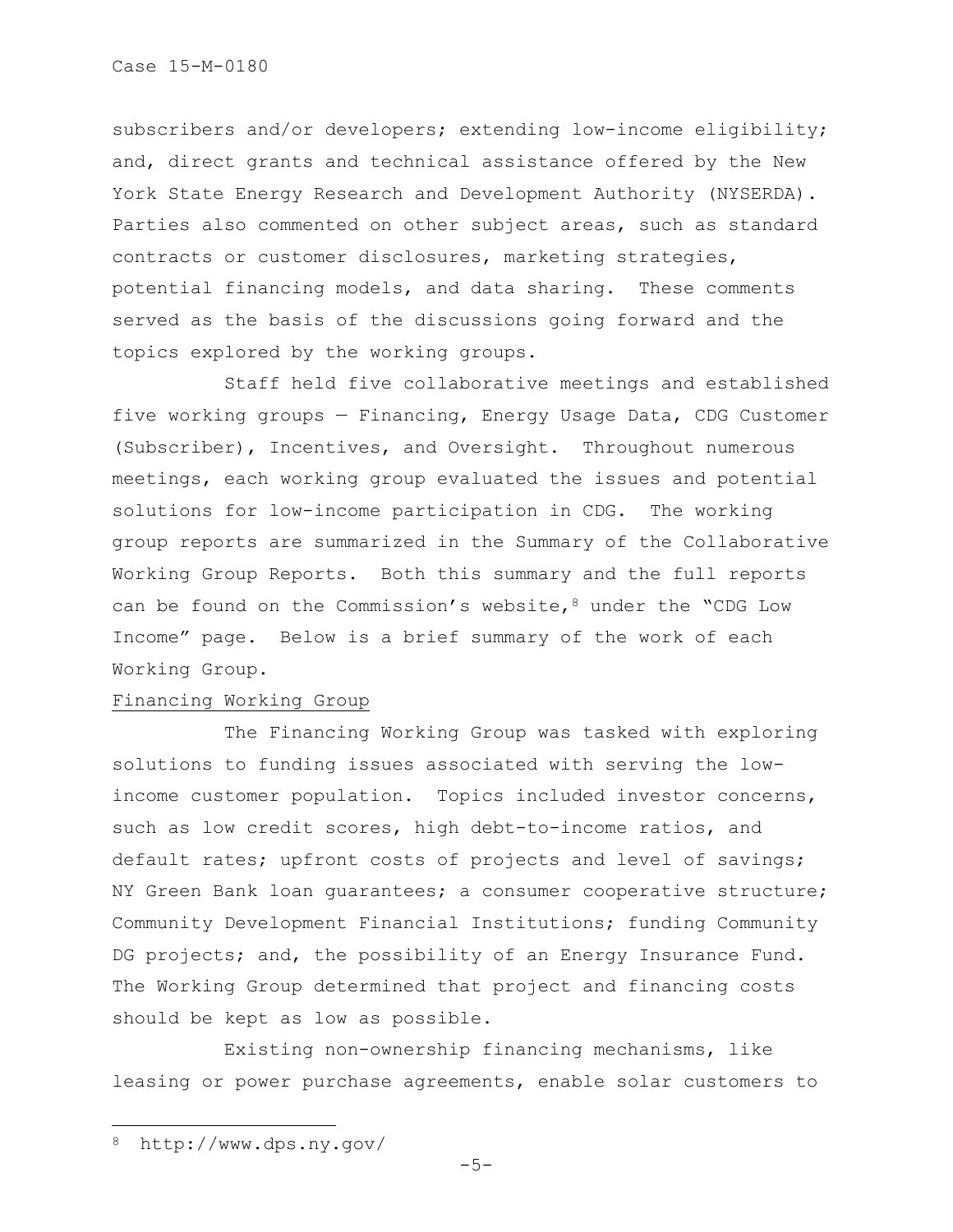Case 15-M-0180

purchase renewable energy with little or no upfront costs. However, these models generally require a credit score or debtto-income ratio minimum for participants, which are barriers to many low-income customers. Given that the private financial sector views this group of customers as a new asset class, underwriters may still need to raise the cost of capital and use known factors, like credit scores, to offset that risk. Energy Usage Data Working Group

The Energy Usage Data Working Group explored the most efficient means of transferring customer data to utilities and developers while addressing privacy concerns. Other topics the Working Group discussed included privacy concerns; access to meter data; streamlining data sharing between utilities and project developers; monitoring and evaluating performance; customer usage invoices; and, standardized business transactions and software.

Currently, most of the electric utilities, with the exception of Central Hudson, utilize secure spreadsheets in combination with either a web portal or secure email to exchange customer usage data with the Community DG hosts. The electric utilities' Community DG Procedural Requirements document, which includes the Data Exchange Protocols and, in some cases, the applicable forms, are located on each of their respective websites. Further details on an individual electric utility current data practices can be found in the Energy Usage Data Working Group's full report.

Acadia Micro (Acadia) proposed an alternative method of data transfer which uses a RESTful API (an application program interface which uses representational state transfer) for the transfer of data. Acadia stated that in order for the Commission to achieve the objectives of the Community DG program, the rules related to the exchange of customer data,

 $-6-$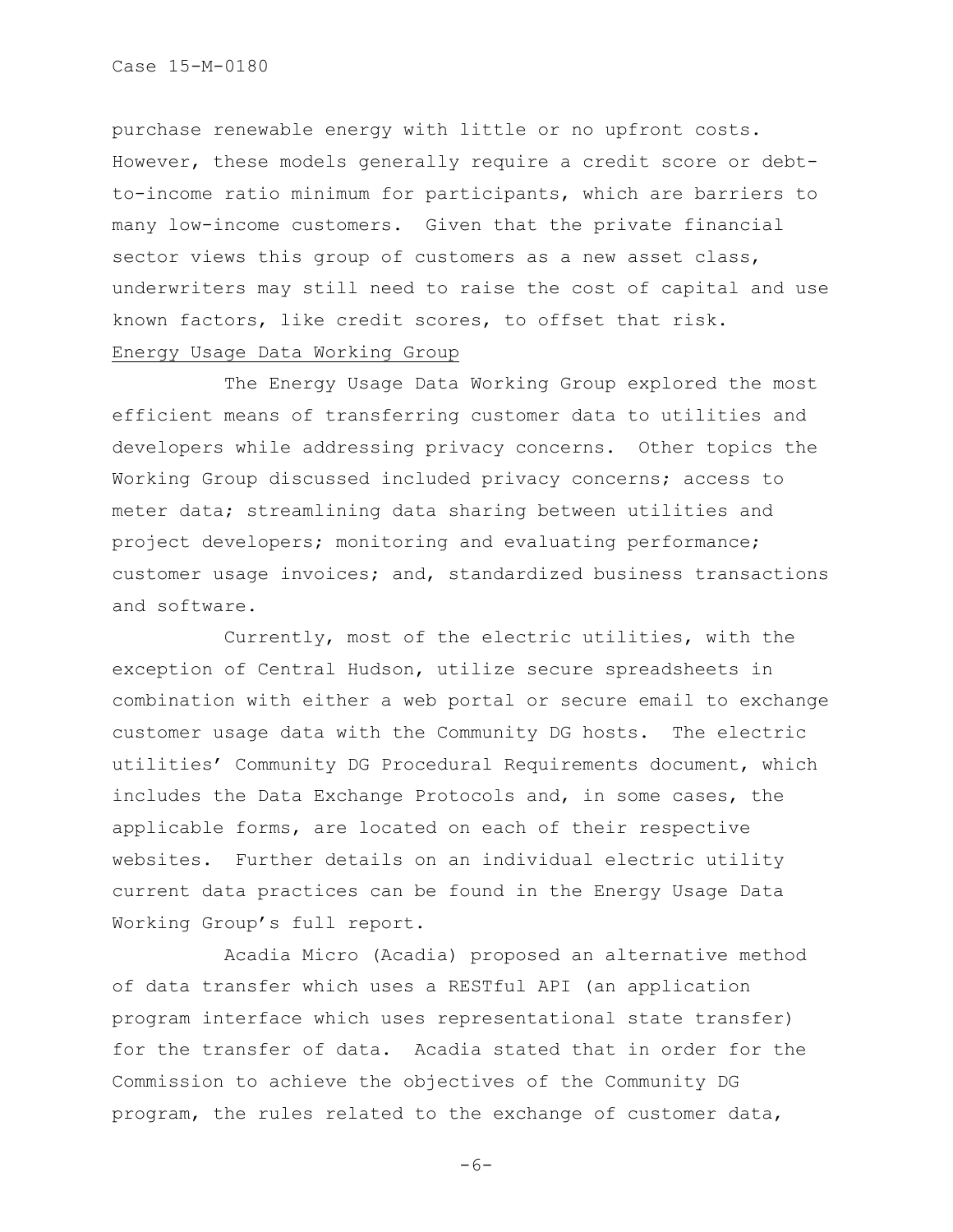including usage, should be scalable, secure, accessible, cost efficient, and uniform statewide.

#### CDG Customer (Subscriber) Working Group

Participants in the CDG Customer (Subscriber) Working Group discussed the benefits and drawbacks of a standardized customer contract or disclosure statement; standardized outreach and marketing material; customer acquisition and status verification; and, coordination with the ESCO Low Income Collaborative report.<sup>9</sup>

The Working Group identified a goal of ensuring that low-income customers understand Community DG contract terms and conditions. The Working Group reviewed best practices from other states, in particular Minnesota, which has an operating community solar program with robust consumer disclosures.<sup>10</sup> Community DG sponsors were concerned that standardized contracts would impose an "inappropriate limitation" on their ability to develop new products and limit development of this new business model.

The Working Group recommended that a standardized list of clauses and disclosures be utilized across contracts, and that Community DG project sponsors go through this information with customers via a brief term sheet (one to two pages) or checklist. The information, which includes subscription costs and terms, is detailed in the CDG Customer Working Group's report. The Working Group also stated that standard clauses on dispute resolution, through the project sponsor or the Commission, as well as information regarding HEFPA rights and protections should be included in all customer contracts. It also recommended specific protocols around customer consent to

l

Case 12-M-0476, Retail Access, ESCO Low Income Collaborative Report (issued November 5, 2015).

<sup>10</sup> http://mncerts.org/csg-disclosure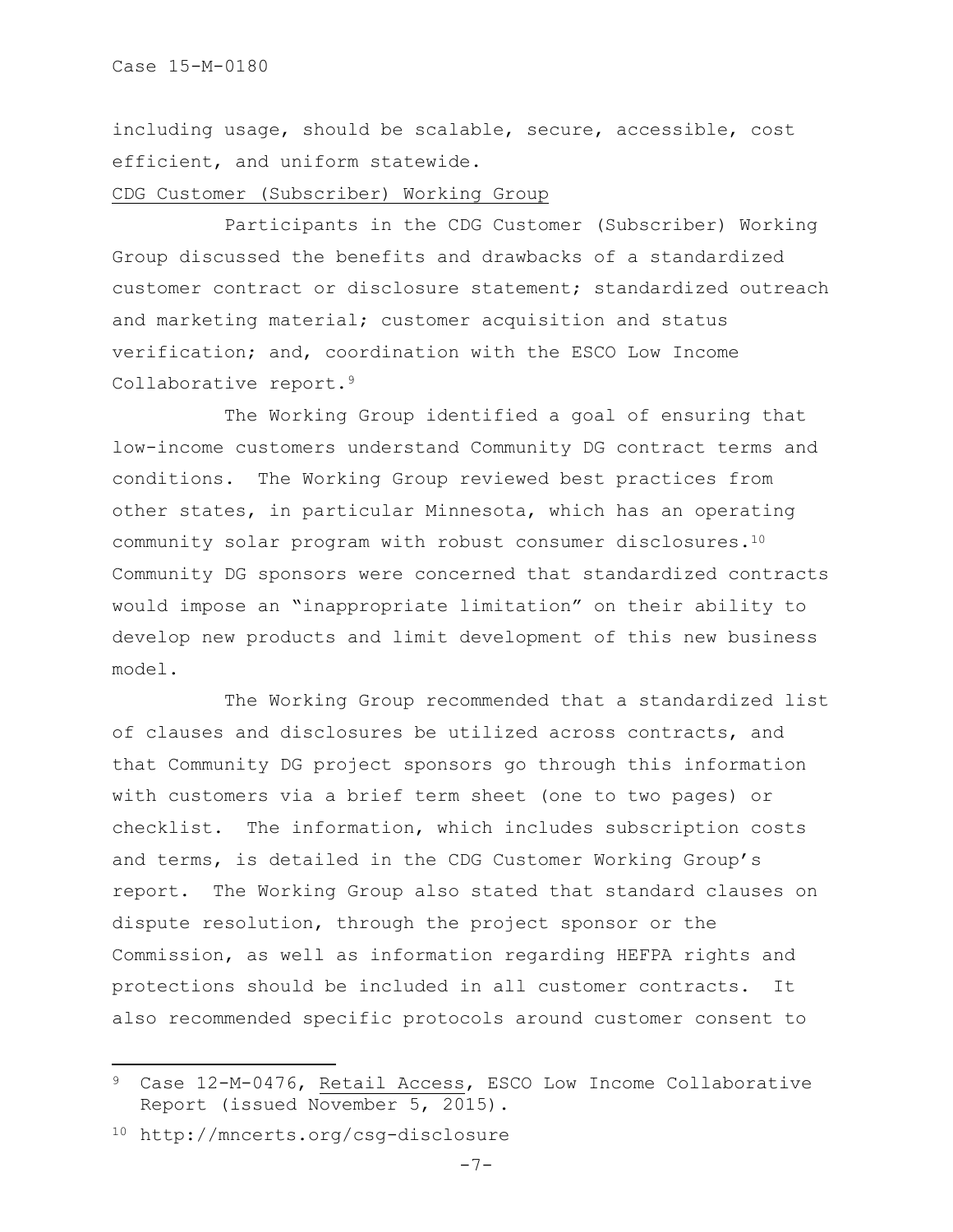disclose energy usage data as well as income status, with the goal of appropriately protecting personal information and ensuring customers know how their information will be used.

The Working Group also agreed that outreach and marketing is critical to facilitating low-income participation in Community DG, and that community-based organizations with existing ties to low-income customers are best positioned to reach them. Recommendations included: community information sessions organized by low-income advocates, elected officials, or community-based organizations; programs available through local municipalities; and, multilingual and multicultural marketing.

# Incentives Working Group

The Incentives Working Group was tasked with the identification of barriers and recommendations of solutions to create incentives for facilitating low-income customer participation in Community DG. The Working Group focused on several topics raised by the Collaborative: reviewing NYSERDA incentives targeted to low-income customers; coordinating opportunities with NY Green Bank or other similar financial institutions; availability of grants and technical assistance for nonprofit developers or sponsors; setting a rate for eligible low-income participants; establishing specific reporting requirements; identifying the economies of scale; incentives frameworks in other states; and, treating regional variations in incentive levels.

The Working Group reviewed the incentives and programs provided through NYSERDA, including its September 29, 2015 Compliance Filing Regarding Unencumbered Customer-Sited Tier Renewable Portfolio Standard (RPS) Funds and Low to Moderate Income Program Update, which outlines strategies to increase low-income customer participation in its solar PV programs

 $-8-$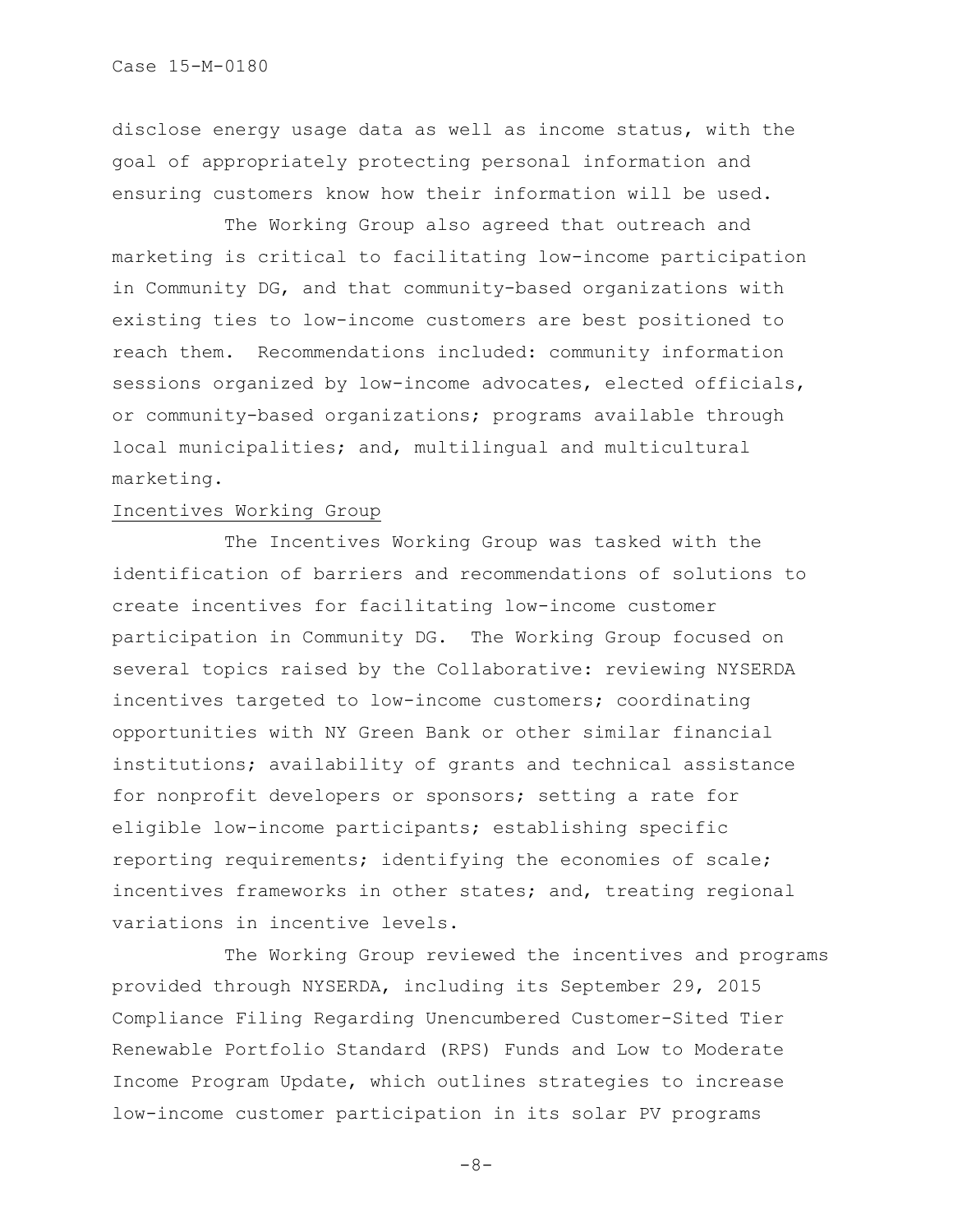$\overline{\phantom{a}}$ 

through the expenditure of \$13 million allocated in the Commission's April 2014 NY-Sun Order. $11$  The Commission recently approved an additional allocation of \$234.5 million in the Clean Energy Fund to increase low-income solar participation through targeted activities in the next three years.<sup>12</sup>

The Working Group identified additional options that can contribute to the success of incentives, such as production tax credits and rebates; several NYSERDA initiatives, including the NY-Sun Affordable Solar Program and Green Jobs-Green New York; coordination opportunities with NY Green Bank and/or other financial institutions; grants and technical assistance for nonprofit developers or sponsors; setting a net metered rate for eligible low-income participants; establishing specific reporting requirements; developing a statewide Community DG program-wide participation goal; and, providing access across regions.

An additional concern identified by the Incentives Working Group was the potential for projects to be situated within low-income communities, but without serving those living within the community. While low-income communities have some positive impacts from Community DG projects located in their neighborhoods, it would be preferable if incentives were available to allow them to participate in the projects in proximity to their residences. The Incentives Working Group recommended that the primary goal, regardless of location of a Community DG project or incentive level, should be direct

<sup>11</sup> Case 03-E-0188, Retail Renewable Portfolio Standard, Order Authorizing Funding and Implementation of the Solar Photovoltaic MW Block Programs from 2016 through 2023 (issued and effective April 24, 2014).

<sup>12</sup> Case 14-M-0094,et al., Clean Energy Fund, Order Authorizing the Clean Energy Fund Framework (issued and effective January 21, 2016).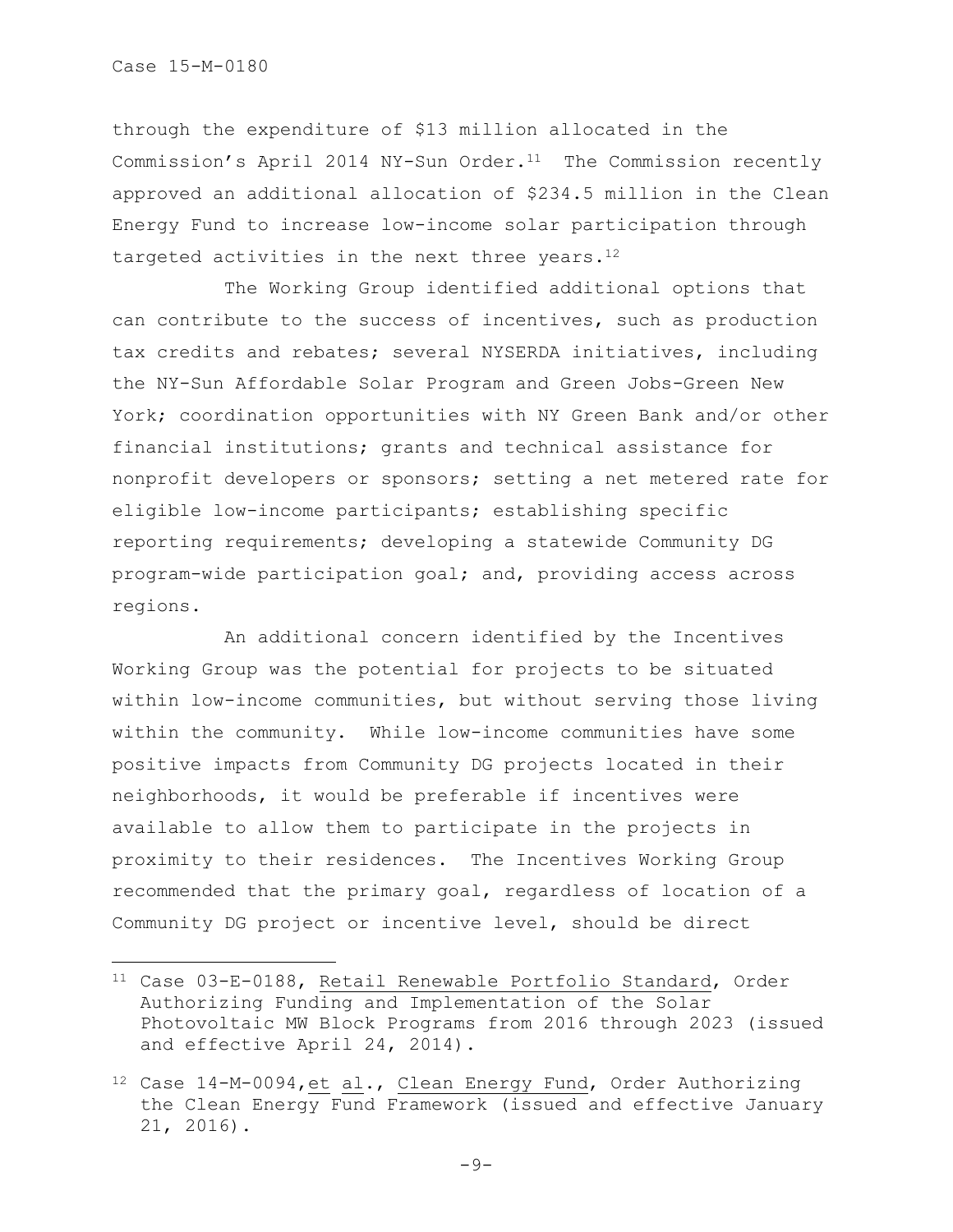benefits to low-income customers, including energy cost bill savings.

## Oversight Working Group

The Oversight Working Group was charged with exploring the definition of low-income customer as well as eligibility criteria; determining the application of consumer protections and HEFPA; discussing regulatory uncertainty; developing program reporting requirements; the customer consent process and protocols; and, coordinating with the DER Oversight Proceeding.

With respect to HEFPA, the Working Group identified certain sections which would generally be applicable. As noted by the Commission in the July 17 Order, Community DG project sponsors fall within the definition, at PSL §53, of an entity that "sells or facilitates the sale or furnishing of ... electricity to residential customers" and would therefore have to comply with HEFPA. However, the Commission also noted that only some HEFPA provisions are applicable to Community DG.

The Working Group identified that simply continuing the 20 percent per Community DG project goal for low-income customer participation into Phase Two with such customer eligibility based on utility discount programs was not an adequate solution. Research conducted by the Working Group, which was based on estimates of customer counts and is based on a number of facilitating assumptions, found that utility lowincome programs currently serve less than a third of New York's low-income customers, largely driven by New York City. To address this, the Working Group identified three possible solutions, and supports one of those solutions that is centered on program goals and income verification.

The Working Group recommended that reporting on Community DG low-income penetration and efficacy should be provided annually, and possibly more frequently if a need is

 $-10-$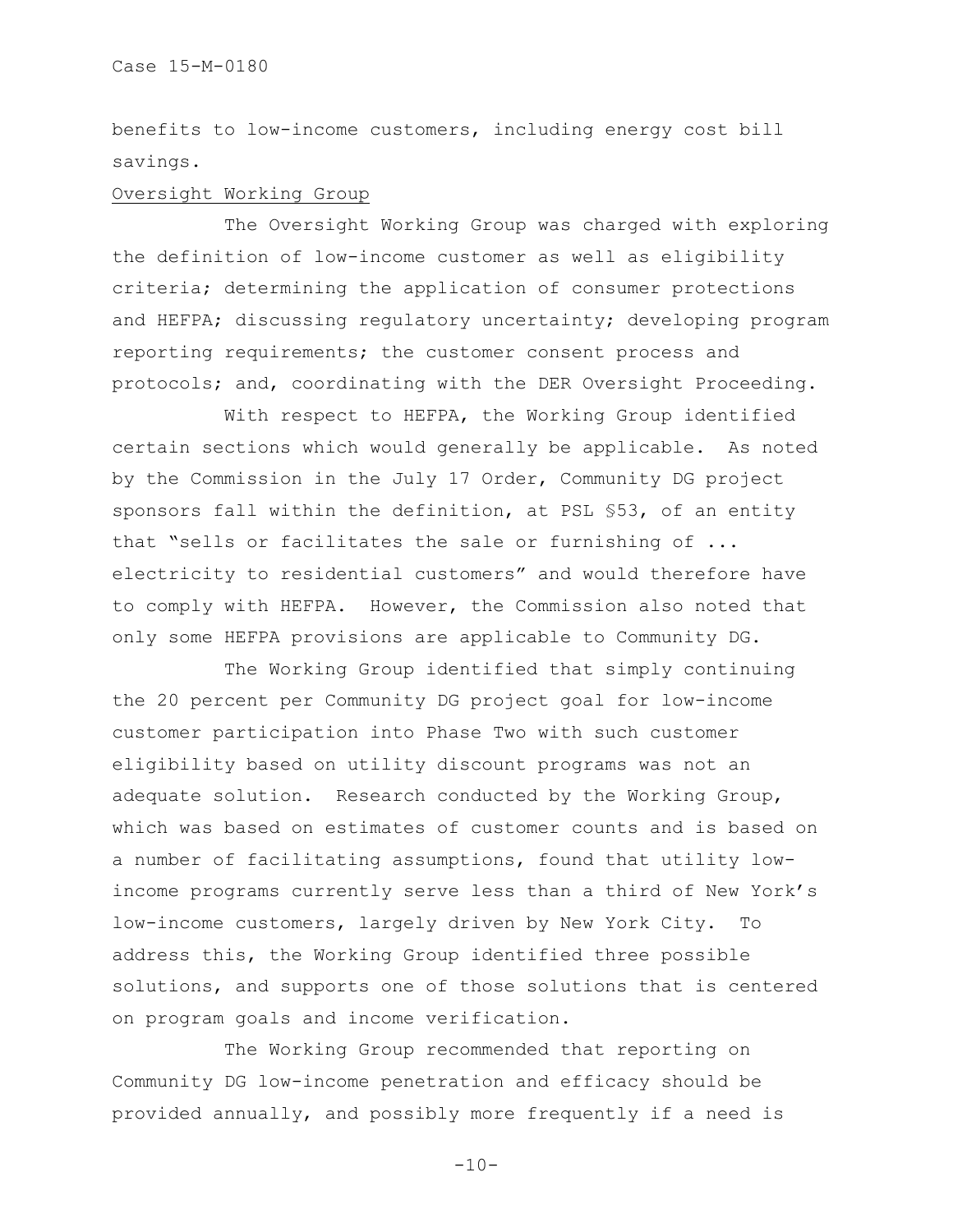$\overline{\phantom{a}}$ 

demonstrated. At a minimum, such a report should identify numbers of participating customers, and energy use of installed Community DGs regardless of fuel source (e.g., kWh or therms).

## CONCLUSION AND NEXT STEPS

Since the Collaborative last met, the Commission has taken several actions that reinforce the serious issues surrounding this customer segment and that may provide additional avenues to support involvement in CDG by low-income customers. On May 20, 2016, the Commission adopted a regulatory framework for addressing low-income customer needs, and which increased funding for low-income discount programs approximately 87% to nearly \$250 million.<sup>13</sup> In this Order the Commission adopted a policy that an energy burden at or below 6% of household income shall be the target level for all 2.3 million low-income households in New York. Additionally, on July 15, 2016, the Commission issued an Order Regarding the Provision of Service to Low-Income Customers by Energy Service Companies, which imposed a moratorium on energy service company (ESCO) service to low-income customers.<sup>14</sup> In this Order, the Commission emphasized the importance of ensuring the assistance program dollars achieve their intended effect of making low-income customer's energy bills affordable, and not allowing these funds to be absorbed by other entities. This stresses the idea the a low-income customer enrolled in a CDG project should not be subject to additional costs that would mitigate the value of the

<sup>13</sup> Case 14-M-0565, Energy Affordability for Low Income Utility Customers, Order Adopting Low Income Program Modifications and Directing Utility Filings (issued May 22, 2016).

<sup>14</sup> Case 12-M-0476, Retail Access, Order Regarding the Provision of Service to Low-Income Customers by Energy Service Companies (issued July 15, 2016).